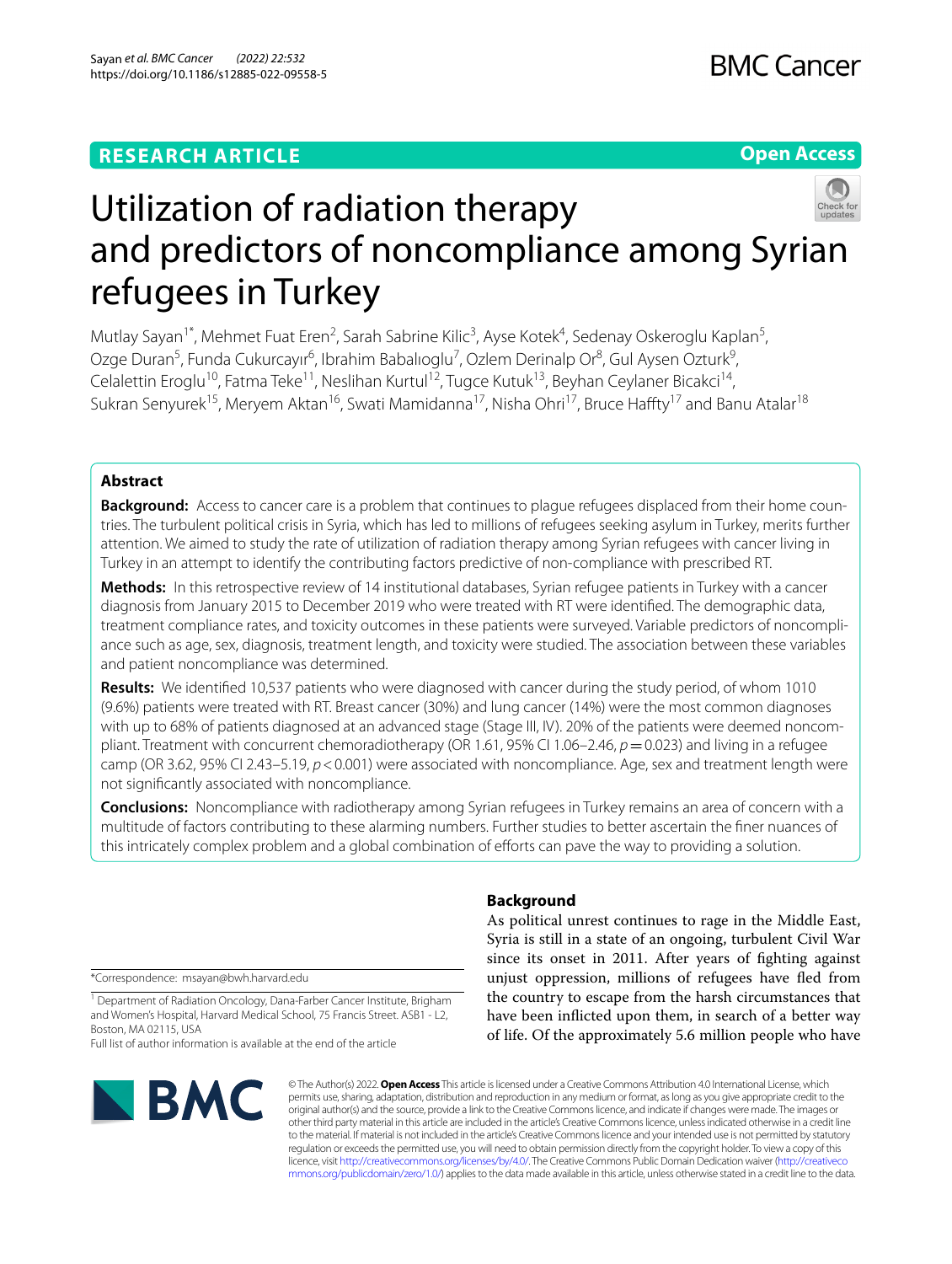been displaced to the neighboring countries, Turkey is currently hosting the largest number of registered refugees, far more than any other country [[1\]](#page-5-0). Sharing a large common land border with Syria, making it accessible to this new population infux, Turkey has stepped forward during this critical time to provide shelter to almost 3.6 million of these troubled people, with the numbers only increasing with time.

This inadvertent migration allowed for an escape from the war but has however presented the refugees with a diferent set of challenges as they struggle to adapt to their new homes. One of the major concerns has been the infuence on healthcare, particularly cancer care. Access to health care is enshrined as a human right in the Turkish Constitution and staying true to this principle, in April 2013, Turkey has passed its frst law on asylum—the "Law on Foreigners and International Protection". This new set of regulations authorized the provision of free medical treatment to registered refugees in the manner generally provided to Turkish citizens, including cancer treatment and care at tertiary government and university hospitals [[2–](#page-5-1)[4](#page-5-2)].

Despite these amendments to facilitate the migrant population, an inconsistency between the healthcare services provided and services availed has been observed, primarily arising from the fact that this population has traveled far from their homeland to settle in new places, instigating multiple adjustment complexities  $[5]$  $[5]$ . The particular stressors of war play a large role in their struggles, but additionally, this population of refugees often face challenges typical to new migrants such as marginalization, acculturation problems, socioeconomic disadvantages and 'cultural bereavement' [[6,](#page-5-4) [7\]](#page-5-5), which all negatively impact their overall wellbeing. There are numerous practical obstacles to maintaining good health as well, such as a lack of transportation, choice of health institutions, poor nutrition, unstable and unsafe living conditions, language problems, lack of education, economic inadequacy, and a lack of social security [\[8](#page-5-6)].

Numerous studies have been conducted on various healthcare outcomes in the refugee population, yielding a traditional health response focused on the provision of services that predominantly address communicable diseases [\[9\]](#page-5-7). Other dominant areas of medical services distribution included treating cardiovascular diseases, hypertension or diseases with severe and immediate consequences owing to an interruption in management such as provision of insulin for type 1 diabetics or dialysis for kidney disease [\[10](#page-5-8), [11\]](#page-5-9). Cancer care, unfortunately, remains an acutely neglected part of the refugee health response and is an under-analyzed issue as only a limited number of studies address this subject. In this study, we have set out to evaluate the rate of radiation therapy utilization among Syrian refugees with cancer living in Turkey and identify the contributing factors predictive of non-compliance with prescribed radiation therapy (RT).

#### **Methods**

We performed a retrospective review of 14 Turkish institutional databases to identify Syrian refugee patients in Turkey with a cancer diagnosis from January 2015 to December 2019. Institutions were selected based on location within provincial regions known to host the highest numbers of Syrian refugees per United Nations High Commissioner for Refugees data [[12\]](#page-5-10). All institutions were members of the Turkish Radiation Oncology Society (Türk Radyasyon Onkolojisi Derneği). We then identifed those patients treated with RT and surveyed the demographic data, toxicity outcomes, and treatment compliance rates. We included patients who underwent external beam RT and/or brachytherapy. Patients who were treated with palliative intent were also included. Patients younger than 18 years old were excluded. Early toxicity outcomes were graded by the treating physician during the treatment course using the National Cancer Institute Common Terminology Criteria for Adverse Events (CTCAE), version 3.0.

Patient compliance with prescribed radiation treatments was scored as a binary variable. All radiation treatments were once-daily. Patients who missed 2 or more scheduled RT appointments were deemed "noncompliant." Scheduled treatments that were cancelled because of issues related to the machine or physician-ordered planned treatment breaks did not count toward patient noncompliance. Follow-up was defned as the period from the time of completion of radiation therapy. Multiple variables that were tested as predictors of noncompliance included patient age, sex, diagnosis, residence of the patients, history of surgery, receipt of concurrent chemoradiotherapy, treatment length, and an acute toxicity of Grade≥3. Pearson's chi-squared test was used to determine the statistically signifcant diferences in patients' subgroups defned by these variables. Univariate and multivariate logistic regression analyses were also performed to test for an association between patient noncompliance and the variables listed above.

Statistical analyses were performed using SPSS statistical software version 25 (IBM Corp., Armonk, NY, USA). A *p*-value less than 0.05 was considered statistically significant. This study was approved by the Institutional Review Board of Marmara University Pendik Research and Education Hospital (IRB 09.2019.615) and of every participating center.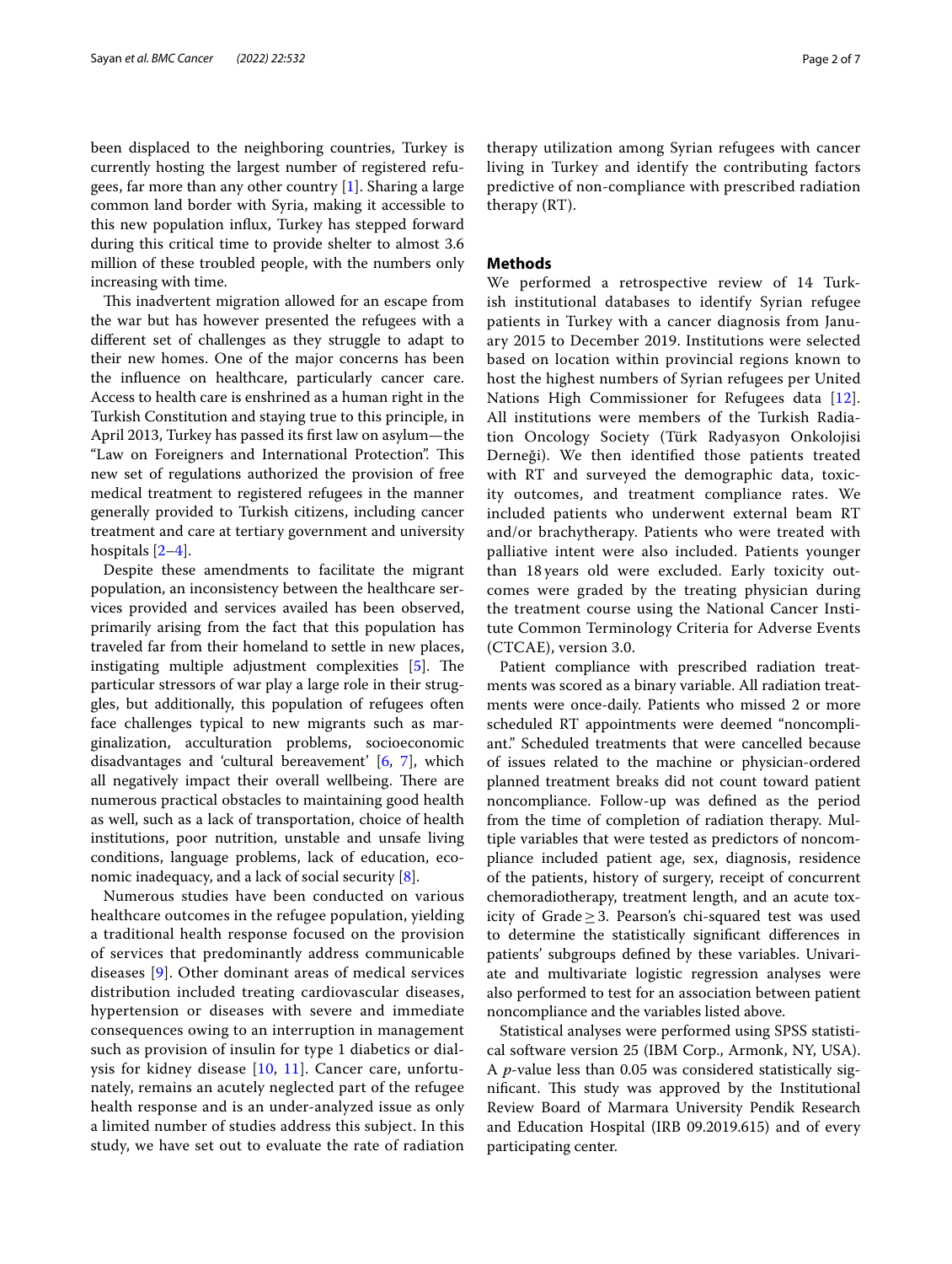## **Results**

We identifed 10,537 refugee patients who were diagnosed with cancer during the study period. Refugee status was verifed by the national refugee billing ID code associated with each patient's treatment. A total of 1010 (9.6%) of these patients were treated with RT. Patient characteristics are summarized in Table [1.](#page-2-0) Median age at the time of RT initiation was 49 (range, 19–94), and 53% of patients were female. The most common diagnoses were breast cancer (30%) and lung cancer (14%). The majority of patients were diagnosed at an advanced stage (68% Stage III-IV). Forty-four percent of patients were living in a refugee camp and 56% in a house. Grade  $\geq$  3 acute toxicity was reported in 14% of the patients. Median follow-up was 6 months (range, 0-46 months).

In total, 20% of patients were deemed noncompliant based on the defnition of two or more missed RT treatments. Rates of noncompliance in patient subgroups are

<span id="page-2-0"></span>**Table 1** Characteristics of the patients included in this study

| Age                                                   | 49 (19-94) |
|-------------------------------------------------------|------------|
| Median (range)                                        | N(% )      |
| Gender                                                |            |
| Male                                                  | 479 (47)   |
| Female                                                | 531 (53)   |
| History of Smoking                                    | 364 (36)   |
| Family history of cancer                              | 85(8)      |
| Residence                                             |            |
| Refugee Camp                                          | 442 (44)   |
| House                                                 | 568 (56)   |
| Diagnosis                                             |            |
| Breast cancer                                         | 303 (30)   |
| Lung cancer                                           | 137 (14)   |
| CNS cancer                                            | 128(13)    |
| Head and neck cancer                                  | 110(11)    |
| GI cancer                                             | 101(10)    |
| Prostate cancer                                       | 69(7)      |
| Gyn cancer                                            | 64(6)      |
| Others                                                | 98 (9)     |
| Stage                                                 |            |
| $ -  $                                                | 202 (20)   |
| $III - IV$                                            | 687 (68)   |
| Concurrent chemoradiotherapy                          | 264 (26)   |
| Noncompliance                                         | 205 (20)   |
| Grade 3-4 acute toxicity                              | 139 (14)   |
| Radiation therapy fractions                           |            |
| Mean (SD)                                             | 19.8 (9.5) |
| Follow-up (mo)                                        |            |
| Median (range)                                        | $6(0-46)$  |
| Values are number (percentage) unless otherwise noted |            |

shown in Table [2](#page-2-1). There was no significant difference in RT course length in noncompliant patients compared to those who were compliant (mean number of RT fractions, 19.7 vs 19.8,  $P = 0.933$ ). All treatments were completed on an outpatient basis.

Bivariate and multivariable logistic regression results for associations with patient noncompliance are sum-marized in Table [3](#page-3-0). Treatment with concurrent chemoradiotherapy was associated with noncompliance on multivariate analysis (odds ratio [OR] 1.61, 95% confidence interval [CI]  $1.06-2.46$ ,  $P=0.023$ ). Living in a refugee camp was also associated with increased noncompliance (OR 3.62, 95% CI 2.43–5.19, *P*<.001). Treatment length was not associated with RT compliance.

### **Discussion**

Radiotherapy is an evolving yet inseparable element in the realm of cancer management. It has a myriad of applications which include being a defnitive curative option, in slowing cancer growth or as a palliative modality. Several studies have emphasized this importance of RT, showing that on an average more than half of all cancer patients require RT administration at least once during the course of their treatment [[13](#page-5-11), [14\]](#page-5-12). In view of this, every patient should be able to have access to this

<span id="page-2-1"></span>**Table 2** Noncompliance rates in patient subgroups

| Characteristic               | Noncompliance rate,<br>n (%) | P      |
|------------------------------|------------------------------|--------|
| Sex                          |                              | 0.903  |
| Male                         | 98/479 (21)                  |        |
| Female                       | 107/531 (20)                 |        |
| History of Smoking           | 73/364 (20)                  | 0.886  |
| Family history of cancer     | 10/85 (12)                   | 0.041  |
| Residence                    |                              | < .001 |
| Refugee Camp                 | 146/442 (33)                 |        |
| House                        | 59/568 (10)                  |        |
| Diagnosis                    |                              | 0.141  |
| Breast cancer                | 65/303 (22)                  |        |
| Lung cancer                  | 24/137 (18)                  |        |
| CNS cancer                   | 25/128 (20)                  |        |
| Head and neck cancer         | 25/110 (23)                  |        |
| Gl cancer                    | 15/101 (15)                  |        |
| Prostate cancer              | 16/69 (23)                   |        |
| Gyn cancer                   | 7/64(11)                     |        |
| Others                       | 28/98 (28)                   |        |
| Stage                        |                              | 0.192  |
| $\left  - \right $           | 46/202 (23)                  |        |
| $III - IV$                   | 128/687 (19)                 |        |
| Concurrent chemoradiotherapy | 62/264 (24)                  | 0.134  |
| Grade 3-4 acute toxicity     | 20/139 (14)                  | 0.062  |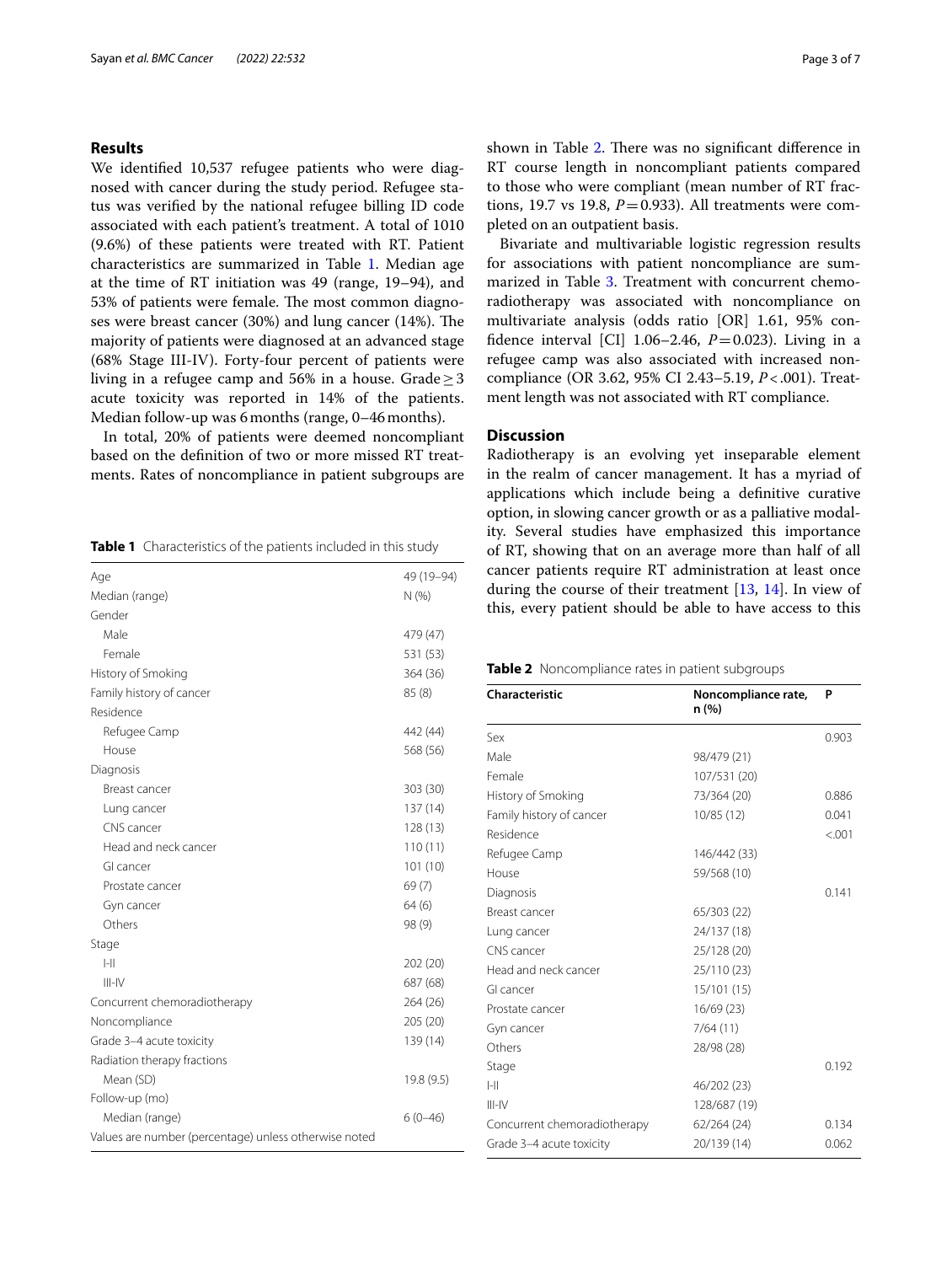| Characteristic               | Univariate models      |        | Multivariate model   |        |
|------------------------------|------------------------|--------|----------------------|--------|
|                              | Unadjusted OR (95% CI) | P      | Adjusted OR (95% CI) | P      |
| Age                          | $1.02(0.92 - 1.01)$    | 0.703  | $1.00(0.99 - 1.01)$  | 0.988  |
| Sex                          |                        |        |                      |        |
| Male                         | Reference              |        | Reference            |        |
| Female                       | $0.98(0.72 - 1.33)$    | 0.903  | $1.11(0.78 - 1.59)$  | 0.553  |
| Residence                    |                        |        |                      |        |
| House                        | Reference              |        | Reference            |        |
| Refugee camp                 | $4.26(3.05 - 5.95)$    | < .001 | $3.62(2.53 - 5.19)$  | < .001 |
| Stage                        |                        |        |                      |        |
| $\left\  - \right\ $         | Reference              |        | Reference            |        |
| $III-N$                      | $0.78(0.53 - 1.14)$    | 0.193  | $0.76(0.50 - 1.13)$  | 0.18   |
| Concurrent chemoradiotherapy |                        |        |                      |        |
| No                           | Reference              |        | Reference            |        |
| Yes                          | $1.29(0.92 - 1.82)$    | 0.135  | $1.61(1.06 - 2.46)$  | 0.023  |
| Acute toxicity               |                        |        |                      |        |
| Grade $\leq$ 2               | Reference              |        | Reference            |        |
| Grade $\geq$ 3               | $0.62(0.38 - 1.03)$    | 0.064  | $0.79(0.45 - 1.37)$  | 0.399  |
| Radiation therapy fractions  | $1.00(0.96 - 1.02)$    | 0.933  | $0.99(0.72 - 1.01)$  | 0.467  |

<span id="page-3-0"></span>**Table 3** Bivariate and multivariate logistic regression results for associations with patient noncompliance

benefcial modality of treatment. However, as we review data from around the world, there is a glaring disparity in the availability of RT services, which contrasts signifcantly between high-income countries when compared to middle to low-income countries. To further broadly analyze this area of concern, a study done in 2013 demonstrated high income countries such as the United States to have an estimate of 5075 RT departments with a total of 8911 megavoltage machines. This significantly differs from the middle to low income countries which range between having from 590 to as low as 40 RT departments with only 60–1000 machines [\[15](#page-5-13)].

Studies focusing on the availability of RT in Europe have demonstrated that almost three out of four cancer patients who have an evidence-based indication for RT have access to it  $[16, 17]$  $[16, 17]$  $[16, 17]$  $[16, 17]$ . In a stark contrast to this, low income countries in sub-Saharan Africa have an almost-complete absence of RT facilities [[18](#page-5-16), [19](#page-5-17)]. To specifcally focus on the situation of RT in Turkey, in 2012 there were 95 radiotherapy centers with 201 megavoltage equipment treating 160,808 patients with expected 44% unmet need [\[20](#page-5-18)]. Even though there has been a defnite increase in the development in the feld of RT in Turkey over the past few decades, these resources are not sufficient to meet the demands of the ever-increasing burden of patients diagnosed with cancer each year who require these facilities [[21,](#page-5-19) [22](#page-5-20)].

There are a number of possible reasons as to why we observe this disproportionate chasm between the high-income and low-income countries. To establish RT centers equipped with megavoltage machines, the country's income classifcation plays a major role. A majority of the lower income countries still to this day struggle to provide RT services as they deal with the crippling issues of poverty and political instability, pushing services like radiation further down the list of things deemed crucial [[23,](#page-6-0) [24\]](#page-6-1). Aside from this, other factors such as the availability of electricity and the presence of highly qualifed trained personnel to oversee the particulars of treatment delivery also play a crucial part in contributing to the underservices of RT [[15\]](#page-5-13).

Despite these impediments, Turkey has not only provided refuge to those feeing the Syrian turmoil but has made all aspects of the healthcare system accessible to those in need, free of cost. On further introspection into the situation of Syrian refugees and the utilization of RT, there is another important aspect that should not be overlooked. In this analysis we found that even though only a small proportion of Syrian refugee patients with cancer received RT due to the reasons we discussed above, a signifcant number of these patients were non-compliant with multiple scheduled RT sessions. Patient noncompliance is a major setback which eventually hinders the possibility of achieving cancer remission, increasing patient morbidity and mortality. Certain studies have shown that the chances of increase of local recurrence with treatment interruption is almost 2% per day [[25](#page-6-2)]. Tumor repopulation, which is an accelerated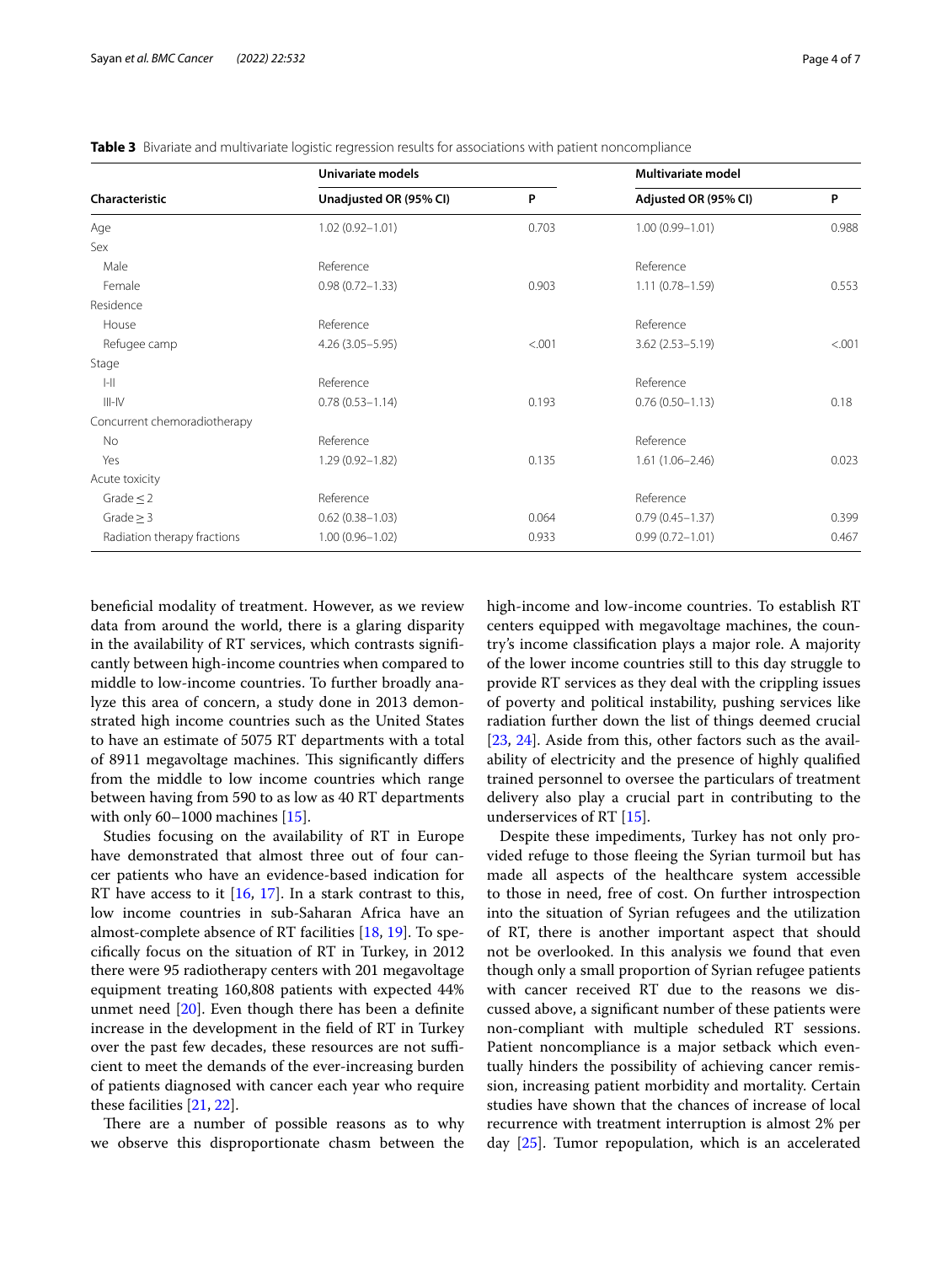growth in malignant tissue after treatment with radiation has been initiated, has been deemed as an integral factor in causing this cancer remission  $[26]$ . In a retrospective analysis done to ascertain the survival in patients with head and neck carcinoma, any interruption in treatment for more than two weeks was found to be a strong, statistically signifcant determinant of tumor persistence [[27\]](#page-6-4). Apart from its obvious effects on cancer treatment, non-compliance also leads to other complications. In a study conducted in the United States, a ripple-like efect was observed, in which non-compliant patients, by missing their scheduled treatments, indirectly caused delay in treatments of other patients by occupying slots on linear accelerator machines. It was also noted that noncompliance ultimately led to a failure to adhere to followup evaluations and other interventions crucial to cancer management [\[28](#page-6-5)].

The noncompliance rates vary globally owing to various factors infuencing treatment adherence across different nations. In a New York-based clinical investigation involving 1227 patients with various malignancies, Ohri et al concluded that around 20% of the study patients were non-compliant [\[29](#page-6-6)]. In another study conducted in a tertiary care center in India, Gupta et al demonstrated a non-compliance rate of almost 13% in 203 cancer patients [[30\]](#page-6-7). As per our analysis of the 1010 refugee cancer patients in Turkey that were able to get treated with RT, almost 20% of them were non-compliant.

There are several factors which can eventually result in non-compliance to radiotherapy and these have been extensively researched in various studies. Signifcant correlations between non-compliance and low socioeconomic status (SES) have been identifed by multiple researchers, with patients belonging to a lower SES group having higher rates of non-compliance [[31,](#page-6-8) [32\]](#page-6-9). Another important predictor that has been reviewed is the duration of treatment course. Longer treatment courses have been linked to a greater percentage of patients with non -adherence [[33\]](#page-6-10). In rural and suburban populations, the distance required to travel to avail RT services has also been implicated in leading to non-compliance. Patients living farther away from the treatment centers were shown to be more likely to forego RT [\[34](#page-6-11), [35](#page-6-12)]. Older age groups have been associated with increased rates of noncompliance. Sharma et al. demonstrated in their study of 47 elderly patients with head and neck cancer, that nearly one-third of the study group were not compliant with treatment [[36](#page-6-13)].

As being refugees in an unfamiliar land places them in dire and blindsiding circumstances, they are posed with an additional set of elements that lead to non-compliance when compared with the general population. We have set out to analyze these factors in further detail. Language and cultural barriers play a major role as this hinders communication between refugees and the native healthcare workers [\[37](#page-6-14)]. Refugees are also faced with competing priorities that include availing basic accommodation, security, hygiene, nutrition and education which take precedence over their need for cancer treatment [\[38](#page-6-15)]. Non-compliance factors that were extracted specifcally in our study were concurrent chemoradiation and living in refugee camps. Some refugees who are fnancially capable, seek to fnd their own homes to rent, but many who do not have this luxury are provided temporary refugee camps to stay in on arrival. Patients who have been living in refugee camps when compared to homes are faced with a harsher living environment, contributing to their non-compliance to RT.

Turkey has stood as a beacon of hope to millions of refugees by aiding them in not only providing a home away from their homeland in times of need, but also in allowing these new immigrants access to the same basic human rights as their native citizens. The Turkish government has taken multiple steps to overcome the challenges faced by the Syrian refugees in making use of its healthcare facilities. Provision of translators to overcome the language barriers and appointment of sufficient qualifed medical professionals has helped refugees immensely. Above all, healthcare is also provided free of cost, whether it is at the primary, secondary or tertiary levels, with means to alleviate their medical predicaments and ease their transition into the new society [\[39](#page-6-16)]. Although Turkey has played a crucial role in aiding those escaping the Syrian war, there is still a disparity between what refugees need and what they are granted. A multidisciplinary plan can be taken to address these affairs but, as the well-being of refugees is an international afair, it needs to have a global amalgamation of efforts to produce visible results. Organizations such as the United Nations (UN), the European Union (EU) and World Health Organization (WHO) can align their efforts with an even greater focus to attempt to alleviate this situation [[40\]](#page-6-17). Efective implementation of services should also be ensured with an emphasis on accountability. Measures on a smaller scale can be taken by providing refugees with local working opportunities along with taking the time to teaching them the local dialect, to help them ease integration into the new society. Further studies also need to be done to fathom the fner nuances that refugees deal with on a daily basis as this information can prove invaluable in providing a possible solution to this complex situation. It is imperative that borders do not become barriers in providing optimal radiotherapy for these inconvenienced individuals, regardless of the geopolitical reality.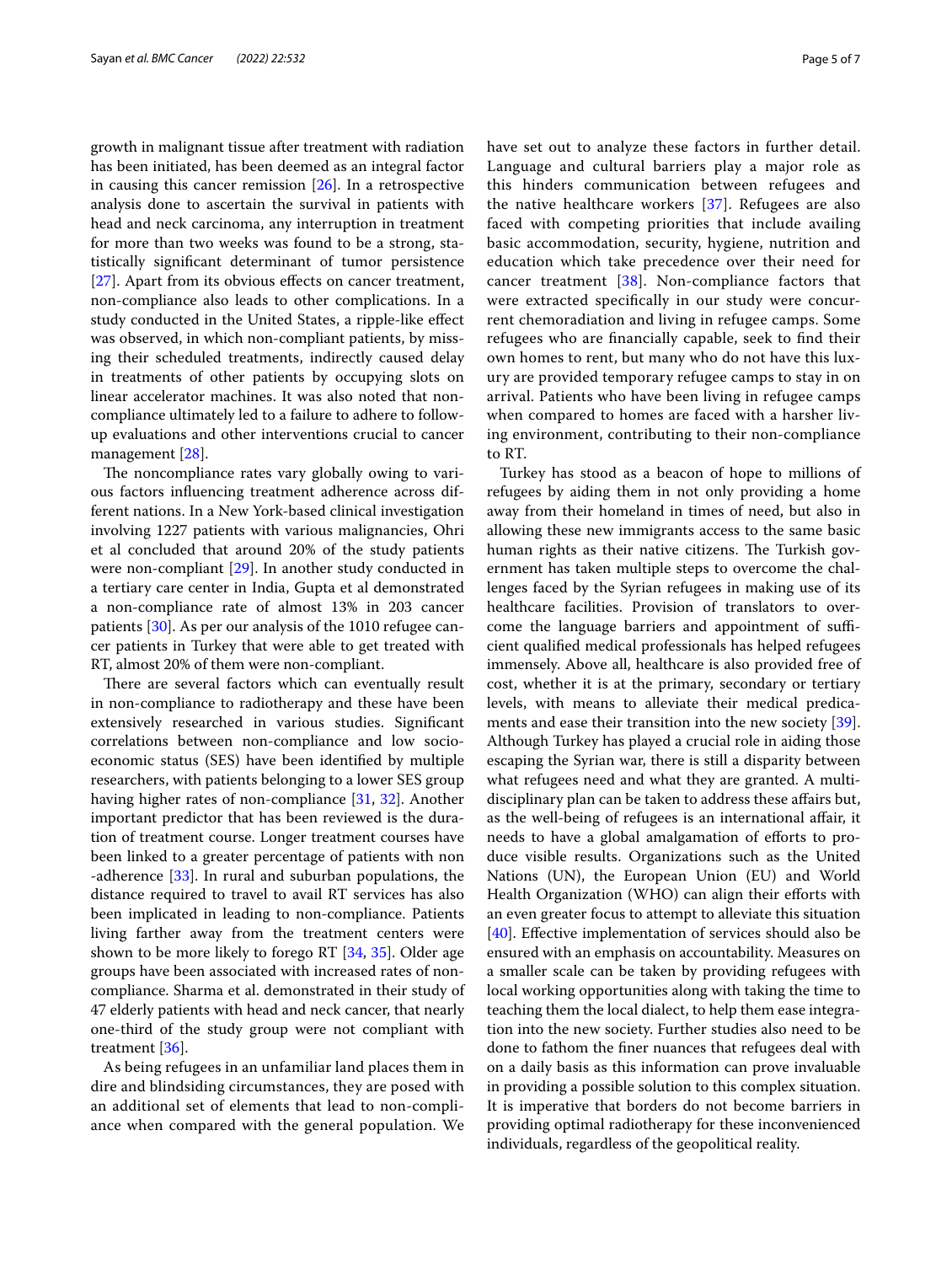#### **Conclusions**

Syrian refugees in Turkey with cancer have low rates of radiation treatment utilization and low treatment compliance rates. Residence in a refugee camp and treatment with concurrent chemoRT were associated with lower compliance. Further studies and interventions are needed to understand the causes of refugee patient treatment noncompliance and improve radiation utilization and treatment completion rates.

#### **Abbreviations**

CI: Confdence Interval; CTCAE: Common Terminology Criteria for Adverse Events; EU: European Union; OR: Odds Ratio; RT: Radiation therapy; SES: Socioeconomic Status; UN: United Nations; WHO: World Health Organization.

#### **Acknowledgements**

The preliminary fndings of this study were reported in abstract form at the American Society for Radiation Oncology 2020 Annual Meeting (Virtual).

#### **Authors' contributions**

MS, MFE, SM, NO, BH, BA contributed to the conception and design of the study and critical review of the manuscript. AK, SOK, OD, FC, IB, ODO, GAO, CE, FT, NK, TK, BCB, SS, MA participated in data acquisition. MS, SSK, MFE, SM drafted the manuscript and was responsible for statistical considerations. All authors read and approved the fnal manuscript.

#### **Funding**

This work was supported by ASTRO/ARRO Global Health Scholar Program. The funding source had no role in study design, data collection, analysis, data interpretation, or manuscript writing.

#### **Availability of data and materials**

All data analyzed during this study are available from the corresponding author on reasonable request.

#### **Declarations**

#### **Ethics approval and consent to participate**

This study was approved by the Institutional Review Board of Marmara University Pendik Research and Education Hospital (IRB 09.2019.615) according to the ethical standards laid down in the Declaration of Helsinki. As this was a retrospective study, individual informed consent was waived by the IRB.

#### **Consent for publication**

Not applicable as no individual patient information was presented.

#### **Competing interests**

The authors declare that they have no competing interests.

#### **Author details**

<sup>1</sup> Department of Radiation Oncology, Dana-Farber Cancer Institute, Brigham and Women's Hospital, Harvard Medical School, 75 Francis Street. ASB1 - L2, Boston, MA 02115, USA. <sup>2</sup> Marmara University Pendik Education and Research Hospital, Istanbul, Turkey. <sup>3</sup>Taussig Cancer Institute, Cleveland<br>Clinic Foundation, Cleveland, OH, USA. <sup>4</sup>Gaziantep Dr. Ersin Arslan Education and Research Hospital, Gaziantep, Turkey. <sup>5</sup>Sanliurfa Mehmet Akif Inan Education and Research Hospital, Sanliurfa, Turkey. <sup>6</sup>Balikesir Ataturk City Hospital, Balikesir, Turkey. <sup>7</sup> Konya Education and Research Hospital, Konya, Turkey.<br><sup>8</sup> Adapa City Education and Research Hospital, Adapa Turkey. <sup>9</sup> Bursa Ali C Adana City Education and Research Hospital, Adana, Turkey. <sup>9</sup>Bursa Ali Osman Sonmez Oncology Hospital, Bursa, Turkey. <sup>10</sup>Erciyes University, Kayseri, Turkey.<br><sup>11</sup>Dicle University, Diyarbakir, Turkey. <sup>12</sup>Kahramanmaras Sutcu Imam University, Kahramanmaras, Turkey. <sup>13</sup> Malatya Education and Research Hospital, Malatya, Turkey. <sup>14</sup>Dr. Lutfi Kirdar Kartal Education and Research Hospital, Istanbul,<br>Turkey. <sup>15</sup>Kahramanmaras Necip Fazil City Hospital, Kahramanmaras, Turkey. <sup>16</sup>Necmettin Erbakan University, Konya, Turkey. <sup>17</sup>Rutgers Cancer Institute

of New Jersey, New Brunswick, NJ, USA. <sup>18</sup>Acibadem Maslak Hospital, Istanbul, Turkey.

Received: 19 October 2021 Accepted: 17 April 2022<br>Published online: 12 May 2022

#### **References**

- <span id="page-5-0"></span>1. Fine S. Liaisons, labelling and laws: International Organization for Migration bordercratic interventions in Turkey. J Ethn Migr Stud. 2018;44(10):1743–55.
- <span id="page-5-1"></span>2. Ekmekci PE. Syrian refugees, health and migration legislation in Turkey. J Immigr Minor Health. 2017;19(6):1434–41.
- 3. Ozcurumez S. Lessons from Turkey: Syrians under temporary protection, health services and NGOs: Saime Ozcurumez. Eur J Pub Health. 2017;27(suppl\_3):105–122.
- <span id="page-5-2"></span>4. Alemi Q, Stempel C, Koga PM, Smith V, Danis D, Baek K, et al. Determinants of health care services utilization among frst generation afghan migrants in Istanbul. Int J Environ Res Public Health. 2017;14(2):201.
- <span id="page-5-3"></span>5. Yazgan P, Eroglu Utku D, Sirkeci I. Editorial: Syrian crisis and migration. Migration Letters. 2015;12:181–92.
- <span id="page-5-4"></span>Bhugra D, Becker MA. Migration, cultural bereavement and cultural identity. World Psychiatry. 2005;4(1):18–24.
- <span id="page-5-5"></span>7. Cantekin D. Syrian refugees living on the edge: policy and practice implications for mental health and psychosocial wellbeing. Int Migr. 2019;57(2):200–20.
- <span id="page-5-6"></span>8. Özmert EN, Derman O, Bideci A, Okumuş N, Boduroğlu K, Bakkaloğlu S, et al. Syrian children in Turkey: a model of action for national pediatric societies. Pediatrics. 2019;143(2):e20180539.
- <span id="page-5-7"></span>9. Connolly MA, Gayer M, Ryan MJ, Salama P, Spiegel P, Heymann DL. Communicable diseases in complex emergencies: impact and challenges. Lancet. 2004;364(9449):1974–83.
- <span id="page-5-8"></span>10. Slama S, Kim HJ, Roglic G, Boulle P, Hering H, Varghese C, et al. Care of non-communicable diseases in emergencies. Lancet. 2017;389(10066):326–30.
- <span id="page-5-9"></span>11. Ruby A, Knight A, Perel P, Blanchet K, Roberts B. The efectiveness of interventions for non-communicable diseases in humanitarian crises: a systematic review. PLoS One. 2015;10(9):e0138303.
- <span id="page-5-10"></span>12. Maps and geodata. UNHCR Turkey: Syrian Refugee Camps and Provincial Breakdown of Syrian Refugees Registered in South East Turkey - January 2022. Geneva: United Nations High Commissioner for Refugees; 2022. <https://data2.unhcr.org/en/documents/details/90390>.
- <span id="page-5-11"></span>13. Borras JM, Lievens Y, Grau C. The need for radiotherapy in Europe in 2020: not only data but also a cancer plan. Acta Oncol. 2015;54(9):1268–74.
- <span id="page-5-12"></span>14. Celis JE, Pavalkis D. A mission-oriented approach to cancer in Europe: a joint mission/vision 2030. Mol Oncol. 2017;11(12):1661–72.
- <span id="page-5-13"></span>15. Atun R, Jafray DA, Barton MB, Bray F, Baumann M, Vikram B, et al. Expanding global access to radiotherapy. Lancet Oncol. 2015;16(10):1153–86.
- <span id="page-5-14"></span>16. Defourny N, Perrier L, Borras JM, Coffey M, Corral J, Hoozée S, et al. National costs and resource requirements of external beam radiotherapy: a time-driven activity-based costing model from the ESTRO-HERO project. Radiother Oncol. 2019;138:187–94.
- <span id="page-5-15"></span>17. Datta NR, Samiei M, Bodis S. Radiotherapy infrastructure and human resources in Europe – present status and its implications for 2020. Eur J Cancer. 2014;50(15):2735–43.
- <span id="page-5-16"></span>18. Zubizarreta EH, Fidarova E, Healy B, Rosenblatt E. Need for radiotherapy in low and middle income countries – the silent crisis continues. Clin Oncol (R Coll Radiol). 2015;27(2):107–14.
- <span id="page-5-17"></span>19. Grover S, Xu MJ, Yeager A, Rosman L, Groen RS, Chackungal S, et al. A systematic review of radiotherapy capacity in low- and middle-income countries. Front Oncol. 2014;4:380.
- <span id="page-5-18"></span>20. Rosenblatt E, Izewska J, Anacak Y, Pynda Y, Scalliet P, Boniol M, et al. Radiotherapy capacity in European countries: an analysis of the directory of radiotherapy Centres (DIRAC) database. Lancet Oncol. 2013;14(2):e79–86.
- <span id="page-5-19"></span>21. Dincer M, Kuter S. One hundred years of radiotherapy in Turkey. Lancet Oncol. 2001;2(10):631–3.
- <span id="page-5-20"></span>22. Bakkal Temi Y, Murat Sedef A, Gokcay S, Coskun H, Oskeroglu Kaplan S, Ozkul O, et al. A study on basic demographic and disease characteristics of cancer-diagnosed Syrian refugees treated in the border city of